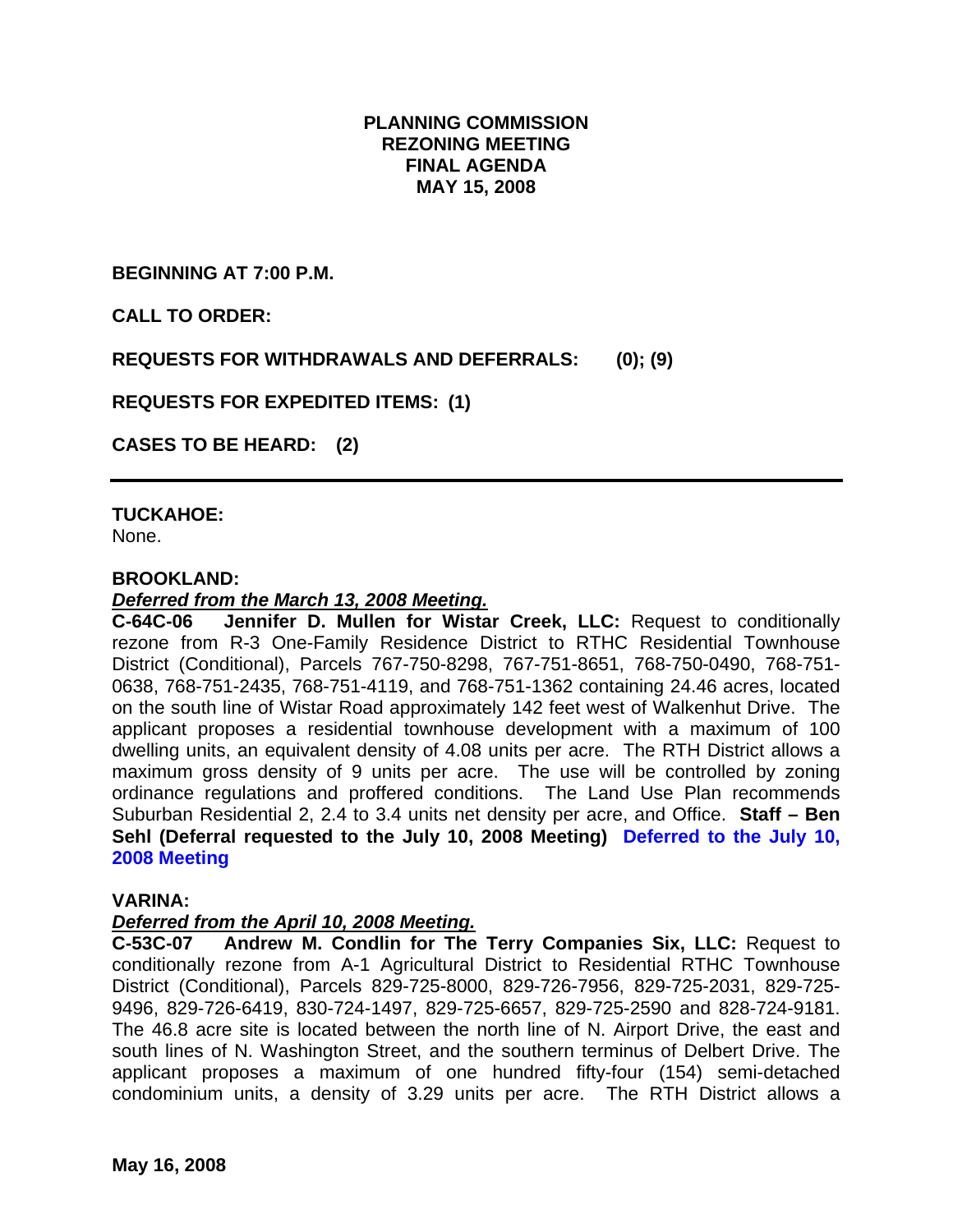maximum gross density of 9 units per acre. The use will be controlled by zoning ordinance regulations and proffered conditions. The Land Use Plan recommends Suburban Residential 1, 1.0 to 2.4 units net density per acre. The site is in the Airport Safety Overlay District. **Staff – Livingston Lewis (Deferral requested to the June 12, 2008 Meeting) Deferred to the June 12, 2008 Meeting**

**C-19C-08 Steeple Lane Development, LLC:** Request to amend proffered conditions accepted with Rezoning Case C-20C-06, on Parcel 809-724-5973, located between the east line of East Richmond Road and the west line of N. Laburnum Avenue beginning approximately 1,100 feet north of Nine Mile Road (State Route 33). The applicant proposes to delete Proffer 23 pertaining to providing a stub road to Parcel 809-725-3662 adjacent to the north property line. The existing zoning is R-5AC General Residence District (Conditional). The Land Use Plan recommends Office/Service. The site is in the Airport Safety Overlay District. **Staff – Roy Props (Expedited Agenda Requested) Recommended for Approval**

**P-7-08 Gregory S. Tully for Diamond Communications, LLC:** Request for a Provisional Use Permit under Sections 24-95(a)(3), 24-120 and 24-122.1 of Chapter 24 of the County Code in order to construct a 146' high monopole telecommunications tower and related equipment, on part of Parcel 804-702-0772, located on the north line of Midview Road approximately 1,075 feet east of New Market Road (State Route 5). The existing zoning is R-3 One-Family Residence District. The Land Use Plan recommends Suburban Residential 1, 1.0 to 2.4 units net density per acre. **Staff – Ben Sehl (Deferral requested to the June 12, 2008 Meeting) Deferred to the June 12, 2008 Meeting** 

**P-8-08 Gloria L. Freye for Richmond 20MHz LLC:** Request for a Provisional Use Permit under Sections 24-95(a)(3), 24-120 and 24-122.1 of Chapter 24 of the County Code in order to construct a 194' high monopole telecommunications tower and related equipment, on part of Parcel 810-686-4444, located on the west line of Varina Road approximately 120 feet south of Mill Road. The existing zoning is A-1 Agricultural District. The Land Use Plan recommends Rural Residential, not to exceed 1.0 units net density per acre. The site is in the Airport Safety Overlay District. **Staff – Roy Props (Deferral requested to the June 12, 2008 Meeting) Deferred to the June 12, 2008 Meeting** 

**P-9-08 Gloria L. Freye for New Cingular Wireless PCS, LLC:** Request for a Provisional Use Permit under Sections 24-95(a)(3), 24-120 and 24-122.1 of Chapter 24 of the County Code in order to construct a 199' high monopole telecommunications tower and related equipment, on part of Parcel 858-699-7164, located on the east line of Elko Road (State Route 156) approximately 400 feet south of Portugee Road. The existing zoning is A-1 Agricultural District. The Land Use Plan recommends Rural Residential, not to exceed 1.0 units net density per acre, and Environmental Protection Area. **Staff – Roy Props Recommended for Approval** 

**FAIRFIELD:**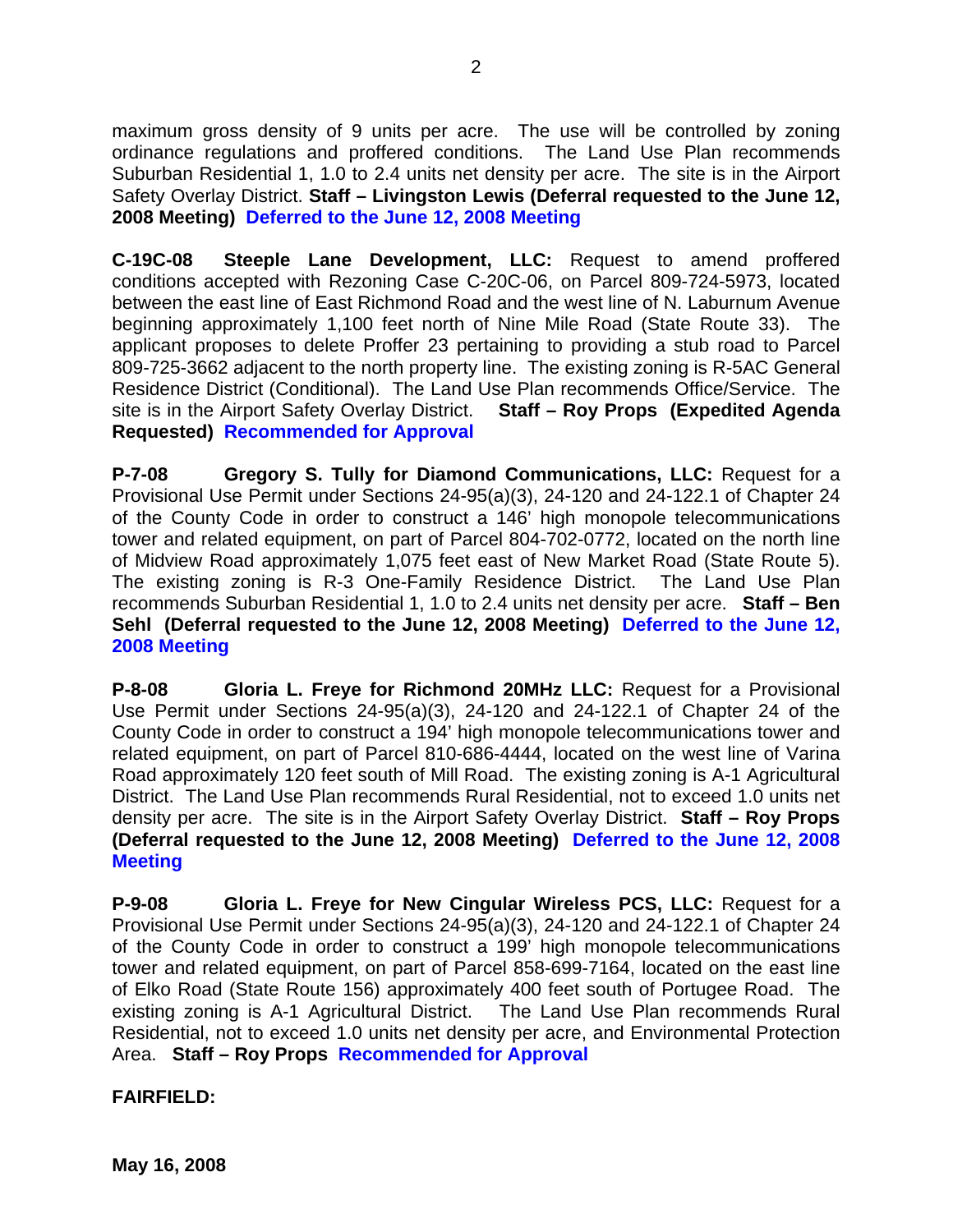## *Deferred from the March 13, 2008 Meeting.*

**C-44C-07 Andrew M. Condlin for Parham Road Properties and Majestic Properties, LLC:** Request to conditionally rezone from R-4 One-Family Residence District to O-2C Office District (Conditional), Parcels 783-756-0592, 782-756-9598, -7785, -9285, 782-757-4814, and -5414, and part of Parcel 782-757-3717, containing approximately 2.925 acres, located along the north line of E. Parham Road and the south line of Hungary Road to their intersections with Cleveland Street. The applicants propose office uses and a bank. The use will be controlled by zoning ordinance regulations and proffered conditions. The Land Use Plan recommends Office and Commercial Concentration. **Staff – Rosemary Deemer Deferred to the July 10, 2008 Meeting**

### **THREE CHOPT:**

### *Deferred from the November 8, 2007 Meeting.*

**C-8C-05 G. Edmond Massie, IV for Fidelity Properties, Ltd.:** Request to conditionally rezone from A-1 Agricultural District to RTHC Residential Townhouse District (Conditional), Parcel 746-764-5580, containing approximately 4.54 acres, located on the west line of Sadler Road approximately 290 feet south of Wonder Lane. The applicant proposes a townhouse development not to exceed six (6) units per acre. The RTH District allows a maximum gross density of 9 units per acre. The proposed use will be controlled by zoning ordinance regulations and proffered conditions. The Land Use Plan recommends Suburban Residential 1, 1.0 to 2.4 units net density per acre. **Staff – Ben Sehl (Deferral requested to the November 13, 2008 Meeting) Deferred to the November 13, 2008 Meeting**

### *Deferred from the November 8, 2007 Meeting.*

**C-19C-06 G. Edmond Massie, IV for Fidelity Properties, Ltd.:** Request to conditionally rezone from A-1 Agricultural District to RTHC Residential Townhouse District (Conditional), Parcels 746-763-2482, 746-763-2896, 746-763-1769, and 746- 764-3818 containing 10.79 acres, located between the east line of Glasgow Road and the west line of Sadler Road, approximately 600 feet north of Ireland Lane. The applicant proposes a residential townhouse development not to exceed six (6) dwelling units per acre. The RTH District allows a maximum gross density of 9 units per acre. The proposed use will be controlled by zoning ordinance regulations and proffered conditions. The Land Use Plan recommends Suburban Residential 1, 1.0 to 2.4 units net density per acre. **Staff – Ben Sehl (Deferral requested to the November 13, 2008 Meeting) Deferred to the November 13, 2008 Meeting**

### *Deferred from the March 13, 2008 Meeting.*

**P-10-07 Gloria L. Freye for Richmond Strikers Soccer Club, Inc.:** Request for a Provisional Use Permit under Sections 24-95(a)(3), 24-120 and 24-122.1 of Chapter 24 of the County Code in order to construct a 144' high telecommunications tower on part of Parcel 740-768-1098, located on the east line of Pouncey Tract Road (State Route 271) approximately 900 feet south of Shady Grove Road. The existing zoning is A-1 Agricultural District. The Land Use Plan recommends Open Space/Recreation and